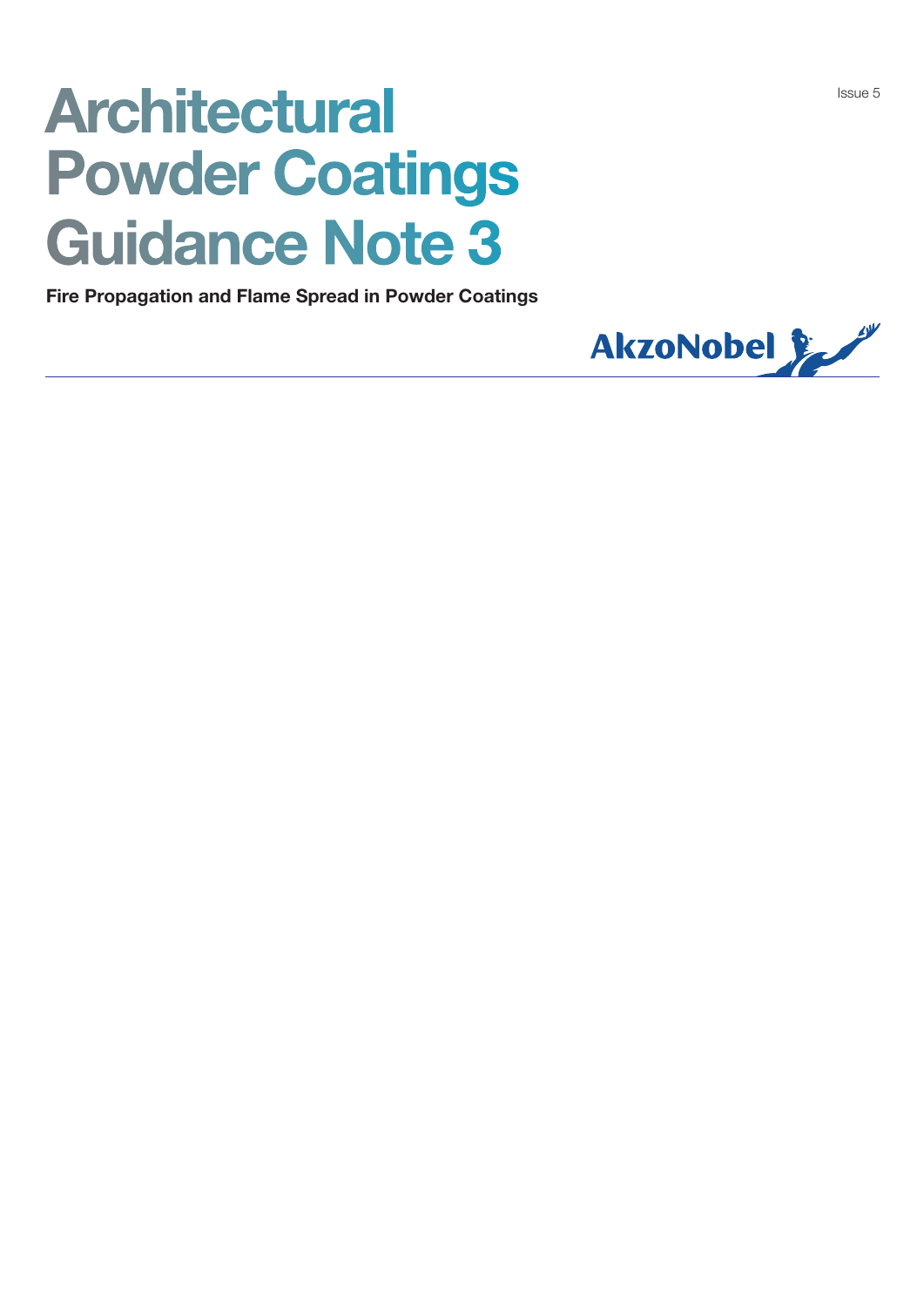# British Standards

British Standard 476 refers to fire tests on building materials and structures. The parts of this standard that are of most relevance to powder coatings are;

### Part 6 - Fire Propagation

The result of this test is a fire propagation index. It is a measure of the contribution to fire growth made by an essentially flat surface. The results of the test are specific to the test specimen i.e. the product on that particular substrate in the form in which it was tested. Therefore it cannot be used as a method for assessing the product in all situations.

## Part 7 - Surface Spread of Flame

This is a method of measuring flame spread along the surface of a specimen. Again the results of the test are specific to the test specimen i.e. the product on that particular substrate in the form in which it was tested. Therefore it can not be used as a method for assessing the product in all situations.

As defined in the UK Building Regulations 2000 - Fire Safety Approved Document B, the highest product performance classification for wall or ceiling linings is Class 0. This is achieved if a material;

(a) Achieves a class 1 rating in BS476 Part 7.

and

(b) Achieves a fire propagation index of not more than 12 and sub-index of not more than 6 in BS476 Part 6.

A number of Interpon products have been tested to BS476 Parts 6 and 7 and have met the criteria for Class 0 building regulation approval.

#### Further Information:

Fire Tests on Building Materials and Structures BS476 - British Standard Institute

Building Regulations Approved Document B2 Fire Safety, Internal Fire Spread (Linings) - DETR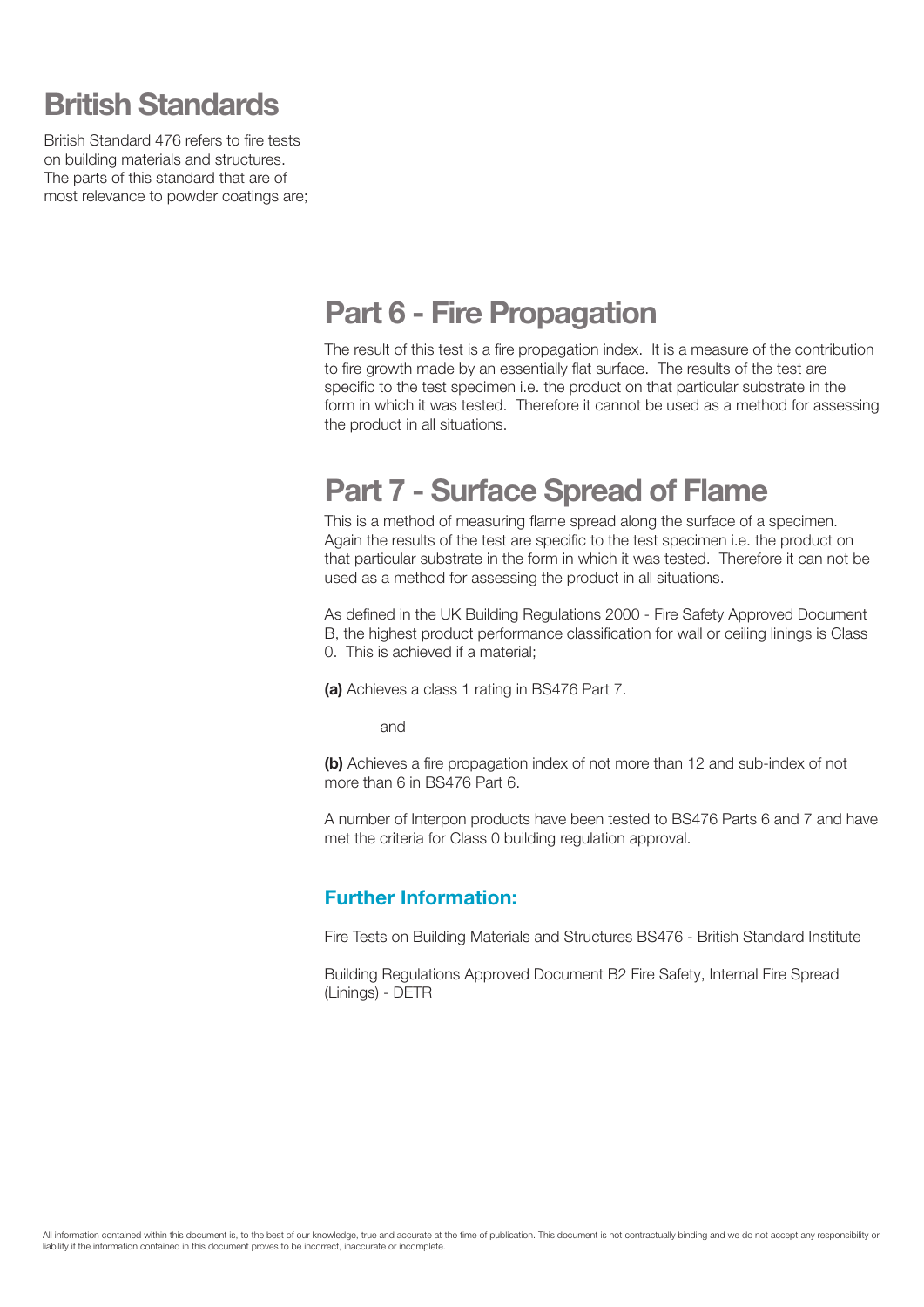## US Standards

ASTM E1321 Ignition and Flame Spread Testing

#### Flame Spread Test

50mm 155-215s 100mm 200-262s

Flame front position The Arrival time at sample

Flame front velocity: 0.34-0.45mm/s °

#### Ignition Test

Surface ignition temperature 495°C

Tests conducted by VTEC Laboratories inc.

# European Standard

Fire testing and reports issued by external independent accredited laboratories certify that our range of Polyester product in several colours, are classified in agreement with the European Norm EN 13501-1 as: Interpon Polyester A2<sub>L</sub>-s1, d0

# Interpon Polyester A2, -s1, d0

#### This result means:

- A2, Non combustible No contribution to fire (Flammable under 20s)
- s1 Expression for the Smoke Emission in: walls, ceilings and floors
- do Expression for release of droplets / particles in: walls, ceilings and floors

The results are considered increasingly unfavourable from A1 to E for the principal index, as well as for the release of smoke (s1, s2 o s3) and flaming droplets/ particles (d0, d1 o d2)